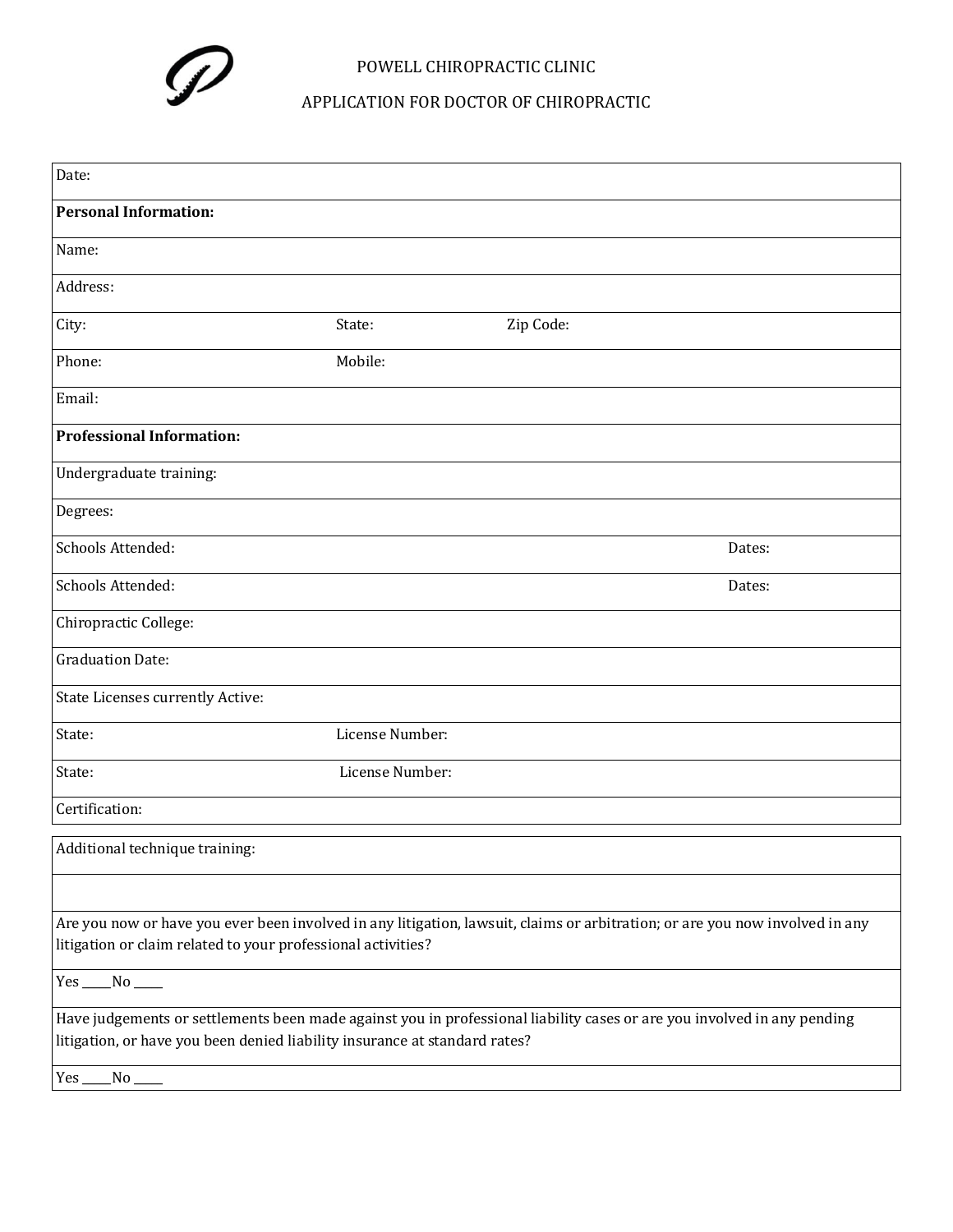| Previous practice experience:                                                               |
|---------------------------------------------------------------------------------------------|
|                                                                                             |
|                                                                                             |
|                                                                                             |
|                                                                                             |
|                                                                                             |
| Were you an associate or did you own the practice?   Yes ____<br>$No$ <sub>____</sub>       |
| Explain:                                                                                    |
|                                                                                             |
| Are you a member of any Local, State or National Chiropractic Organizations?                |
|                                                                                             |
| 1.                                                                                          |
| 2.                                                                                          |
| 3.                                                                                          |
|                                                                                             |
| Have you ever had your Chiropractic License suspended? Are there any sanctions against you? |
| Yes ____ No ____ (if yes please explain below)                                              |
| Explain:                                                                                    |
|                                                                                             |
|                                                                                             |
| Are you currently or in the past been treated for alcohol or drug related disorders?        |
| Yes $\rule{1em}{0.15mm}$ No $\rule{1.5mm}{0.15mm}$                                          |
| List Chiropractic Seminars attended:                                                        |
| 1.                                                                                          |
| 2.                                                                                          |
| 3.                                                                                          |
| References:                                                                                 |
| 1.                                                                                          |
| 2.                                                                                          |
| 3.                                                                                          |
| 4.                                                                                          |